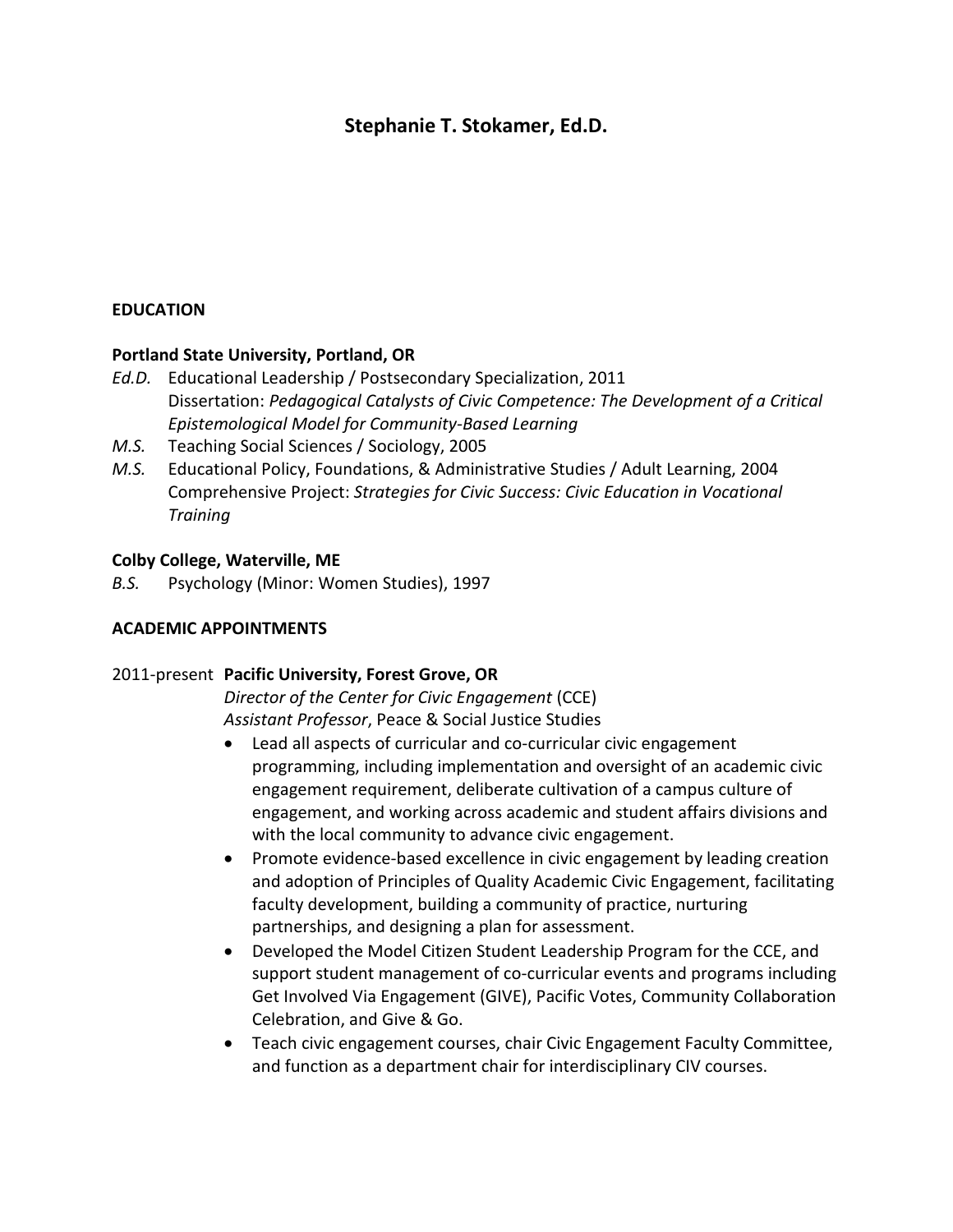- Co-created and facilitate an intensive social justice retreat for and with students; served on a five-member campus team for the Oregon Campus Compact Executive Learning Series on Equity and Empowerment, and continuously strive to support diversity in CCE programs and operations.
- Supervise staff members, AmeriCorps members (when present), and student workers; lead hiring and review procedures; conduct weekly and bi-weekly staff meetings; secured initial position approval for staff positions, including design, budget authorization, and inclusive recruitment strategy.
- Manage all budgets, data collection, communications (including web site, social media, brochures, newsletters, and multiple listservs), and advisory councils (comprised of students, faculty, staff, organizational partners, community members, and alumni) for the CCE.
- Charged with interim (2012-2016) management, restructuring, and reinvigoration of the B Street Farm curricular and co-curricular programs; provided oversight of budget, staff, advisory council, student workers, and facility; led transition to permanent university home and manager.

## 2005-2014 **Portland State University, Portland, OR**

- 2011-2014 *Adjunct Instructor*, Graduate School of Education
	- Taught master's level courses for the graduate certificate in Service-Learning.
	- Advised and chaired thesis committees for a cohort of seven students completing the IPSL/PSU master's program in Service-Learning & Leadership.

2009-2011 *Program Director*, International Partnership for Service-Learning & Leadership

- Managed all aspects of an interdisciplinary, international service-learning master's program, including admissions, orientation, advising, curriculum development, communications, and coordination of faculty in different departments and at multiple institutions in Portland and abroad.
- Led master's program in Service-Learning & Leadership curriculum revision.
- 2005-2011 *Graduate School of Education and University Studies Instructor*
	- Co-created graduate certificate in Service-Learning.
	- Developed and implemented two master's level courses for the Educational Leadership & Policy Department about the theory, practice, and institutionalization of service-learning.
	- Created and taught undergraduate interdisciplinary community-based service-learning courses.
- 2006-2007 **Portland Community College, Portland, OR** *Adjunct Instructor*, Sociology
	- Taught multiple sections of sociology.
- 2005-2007 **Clackamas Community College, Oregon City, OR** *Adjunct Instructor*, Sociology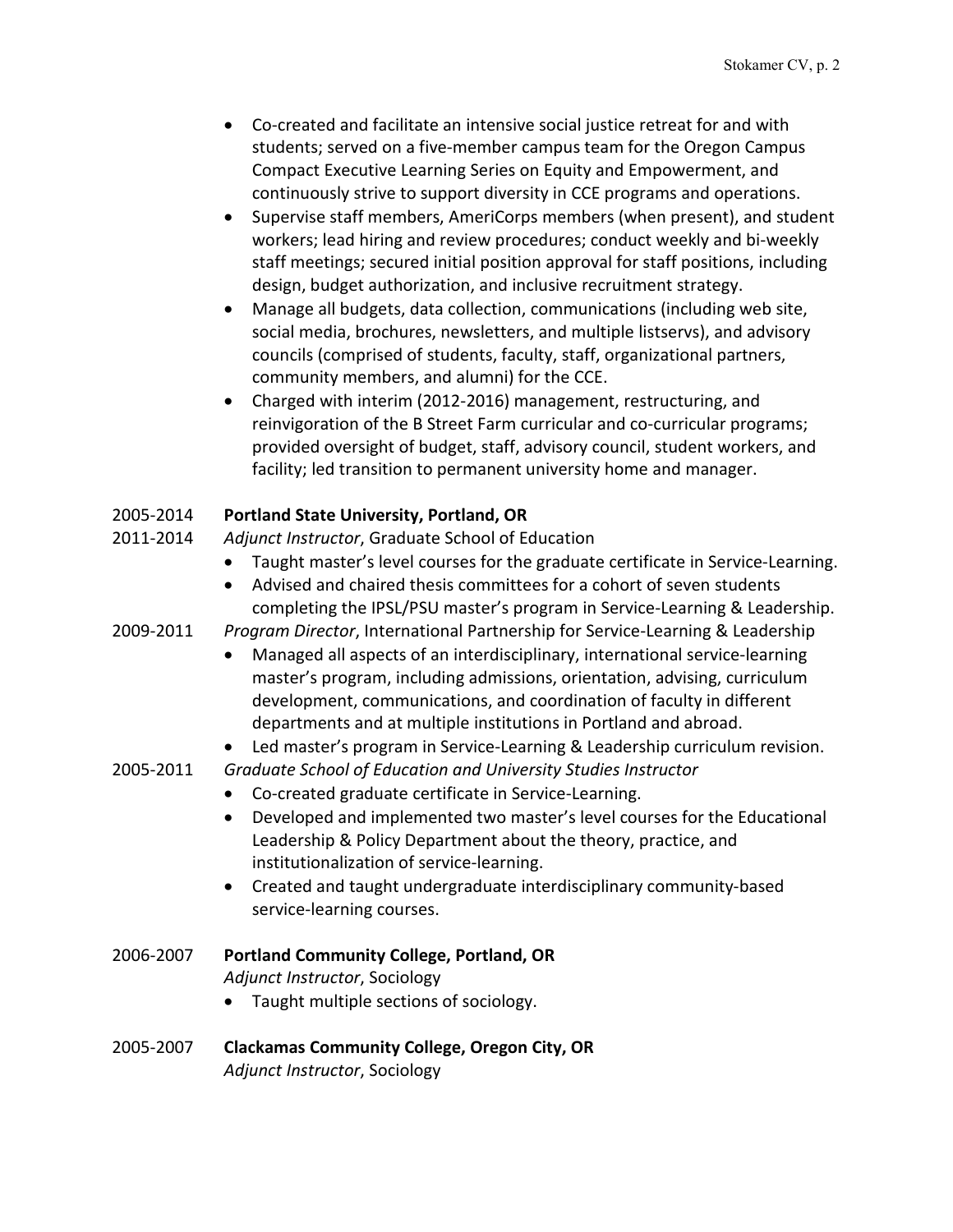• Taught sociology courses to community college and advanced high school students.

2005-2006 **Mt. Hood Community College, Gresham, OR** *Adjunct Instructor*, Sociology

• Taught multiple sections of sociology.

2001-2006 **Everest College, Portland, OR**

*Instructor and Faculty Coach*, General Education

- Created and implemented a peer review process and faculty development system.
- Conducted professional development workshops for faculty and staff.
- Taught multiple sections of general education courses.

## **ADDITIONAL EXPERIENCE**

| 2015      | Independent Contractor, Oregon Campus Compact                               |
|-----------|-----------------------------------------------------------------------------|
| 2013      | Independent Contractor, Carnegie Community Engagement Classification Peer   |
|           | Development Network Facilitator, Pennsylvania Campus Compact                |
| 2011      | Consultant, International Air & Hospitality Academy                         |
| 2010      | Consultant, International Partnership for Service-Learning & Leadership     |
| 2009-2010 | Service-learning Research Consultant, California Campus Compact             |
| 2000-2001 | Livability Resource Coordinator, Northeast Coalition of Neighborhoods, Inc. |
| 2000      | Lead Family Resource Worker, Options Counseling Services, Inc.              |
| 1999-2000 | Skills Trainer, Janus Youth Programs, Inc.                                  |
| 1997-1998 | AmeriCorps*VISTA, Clatsop County Health Department                          |
| 1996-1997 | Research Assistant, Colby College Department of Psychology                  |
|           |                                                                             |

## **PUBLICATIONS**

## **Books**

- 2017 Cress, C.M., **Stokamer, S. T.,** & Van Cleave, T. J. (forthcoming). *Excellence and engagement: The faculty guide to service-learning and civic engagement.* Sterling, VA: Stylus.
- 2015 Cress, C. M., **Stokamer, S. T.,** & Kaufman, J. P. (2015). *Community partner guide to campus collaborations: Enhance your community by becoming a co-educator with colleges and universities*. Sterling, VA: Stylus.

## **Refereed Journal Articles**

2013 **Stokamer, S.** (2013, March). Pedagogical catalysts of civic competence: The Development of a critical epistemological model for community-based learning. *Journal of Higher Education Outreach and Engagement, 17*(1), 113-122. Available from www.jheoe.uga.edu.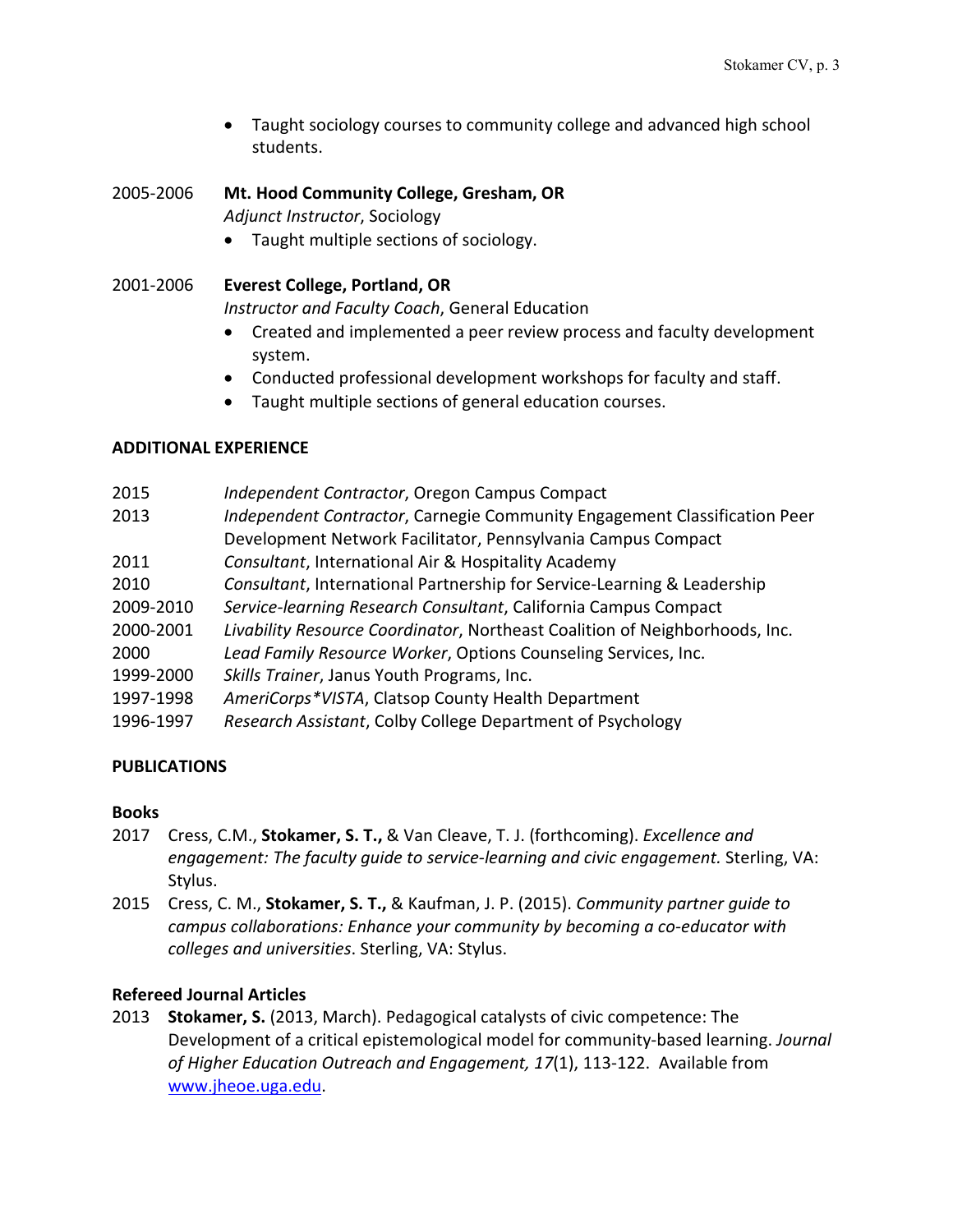## **Book Chapters**

- 2017 **Stokamer, S. T.** (forthcoming). Intersections of institutional context for S-LCE professionals. In Berkey, B., Eddins, E., Green, P. M., & Meixner, C. (Eds.), *Faculty development in the service of community engagement and service-learning.* Sterling, VA: Stylus.
- 2016 **Stokamer, S. T.** & Clayton, P. H. (forthcoming). Civic learning through service learning: Instructional design and research. In J. Hatcher, R. Bringle, & T. Hahn (Eds.), *Research on student civic outcomes in service learning: Conceptual frameworks and methods.*  Sterling, VA: Stylus.
- 2014 **Stokamer, S.,** Hall, J., & Morgan, T. (2014). Institutional networks and ISL at the graduate level. In P. Green & M. Johnson (Eds.), *Crossing Boundaries: Tension and Transformation in International Service-Learning.* Sterling, VA: Stylus.
- 2013 Cress, C. M., **Stokamer, S. T.,** Van Cleave, T. J., & Edwin, C. (2013, 2nd Edition). Global and immersive service-learning: What you need to know as you go. In C. M. Cress, P. J. Collier, & V. L. Reitenauer (Eds.), *Learning Through Serving: A Student Guidebook for Service-Learning and Civic Engagement Across Academic Disciplines and Cultural Communities.* Sterling, VA: Stylus.
- 2011 **Stokamer, S.** (2011). Modeling citizenship: The nexus of knowledge and skill. In C. Cress & Donahue D. (Eds.), *Democratic Dilemmas of Teaching Service-Learning: Curricular Strategies for Success*. Sterling, VA: Stylus.

## **Other publications**

- 2011 **Stokamer, S. T.** (2011). Pedagogical Catalysts of Civic Competence: The Development of a Critical Epistemological Model for Community-Based Learning. Unpublished doctoral dissertation. Portland State University. Retrieved from ProQuest database. (UMI No. 3468983)
- 2010 Cress, C., **Stokamer, S.,** Drummond Hays, S. (2010). *Youth-to-college: Three-year outcomes*. San Francisco: California Campus Compact.
- 1998 **Blackman, S.** (1998). *Recruiting Male Volunteers: A Guide Based on Exploratory Research*. Washington, DC: The Corporation for National Service. (published under maiden name)

## **HONORS AND AWARDS**

- 2016 Early Career Recognition of Exemplary Contribution through Research on Service-Learning and Community Engagement, International Association for Research on Service-Learning and Community Engagement (IARSLCE)
- 2011 Dissertation Research Award, IARSLCE
- 2011 Doctoral Commendation Award, Portland State University
- 2009 Hands On Greater Portland Volunteer Award, Hands On Greater Portland
- 2007 Part-time Faculty Award, Clackamas Community College
- 2004 Instructor of the Year, Everest College
- 2004 Kappa Delta Pi, Portland State University Graduate School of Education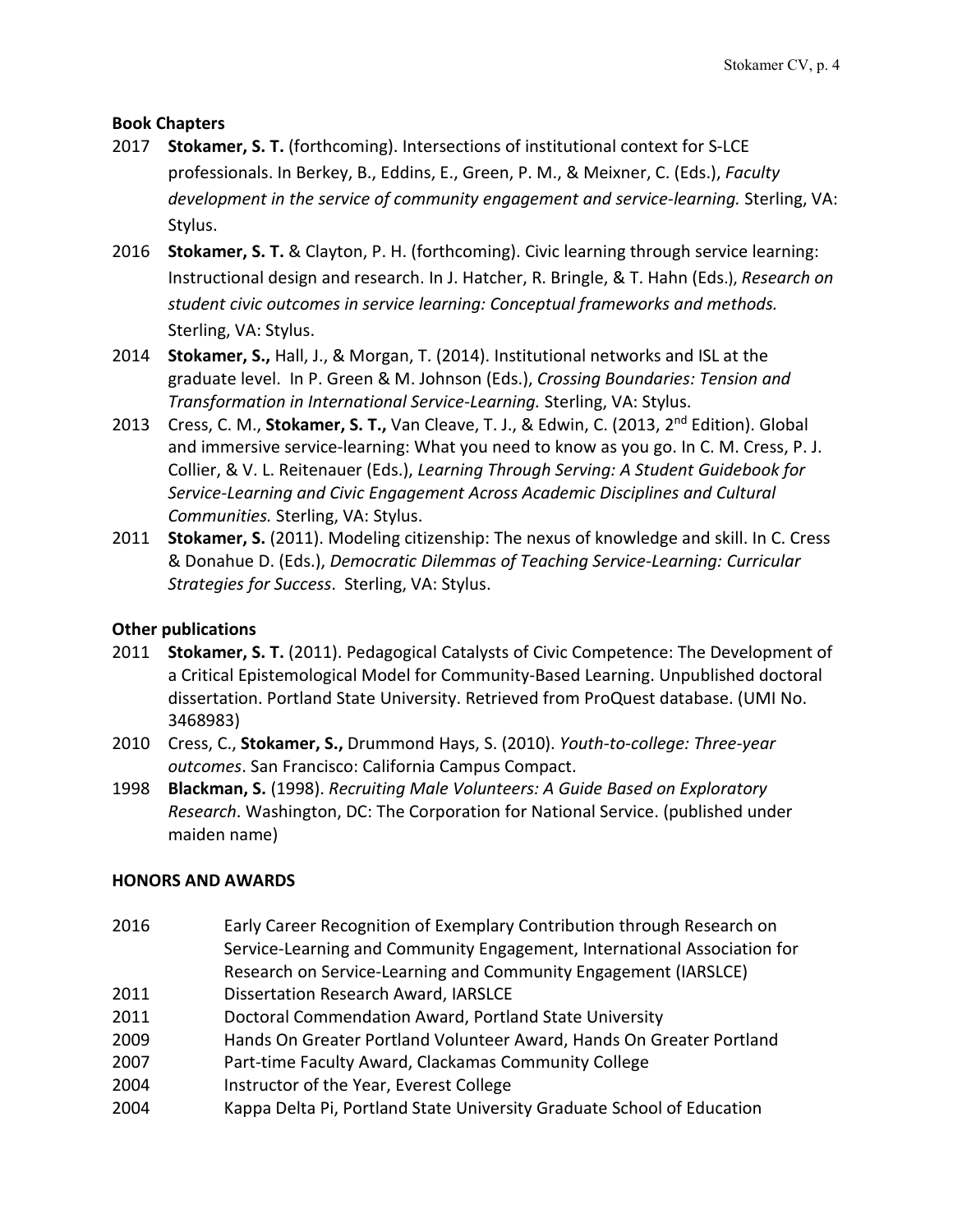- 2002 Employee of the Year, Everest College
- 1997 Summa Cum Laude, Colby College
- 1997 Phi Beta Kappa, Colby College
- 1996-1997 Psi Chi, Colby College
- 1994-1997 Dean's List, Colby College

#### **GRANTS AND FELLOWSHIPS**

- 2013-2016 AmeriCorps Mentor Program Coordinator (AmeriCorps position grant), Oregon State Service Corps / American Red Cross
- 2013 TARGET grant co-recipient (\$6,500 Teaching Advancement and Research Grant in Educational Technology), Pacific University
- 2013 Language in Motion grant (\$36,000 3-year program grant), Arthur Vining Davis Foundations
- 2012 Faith Gablenick grant (\$875, Pacific Day of Service), Pacific University
- 2012 AmeriCorps Mentor Program Coordinator (AmeriCorps position grant), Oregon Campus Compact
- 2010 AmeriCorps Students in Service Department grant (\$1,132 each for 10 students serving in the community), Oregon Campus Compact
- 2010 Academic Innovation Mini-Grant: Converting a Course to Hybrid Format (\$1,500 faculty development grant), Portland State University
- 1998-1999 National Service Fellowship (\$25,000 research grant, principal investigator), The Corporation for National Service

## **INVITED PRESENTATIONS**

2016 Recognition Recipients Presentation, IARSLCE Annual Conference, New Orleans, LA 2011-2016 Civic Engagement Beyond AmeriCorps: Creating Change One Step at a Time, AmeriCorps Partnership for Student Achievement in-service presentation, Forest Grove, OR 2015 Forest Grove Kiwanis Club, invited speaker, Forest Grove, OR 2013 Cornell Estates Encore Celebration, keynote speaker, Hillsboro, OR 2013 Progress in the Face of Fear, "Burst of Brilliance" keynote presentation given at the Continuums of Service Conference, Portland, OR 2013 Service-Learning Theory, Research, and Trends, AmeriCorps\*VISTA in-service, Portland, OR 2012 Educating Global Citizens in the  $21<sup>st</sup>$  Century (panel), City Club of Portland, Portland, OR 2011 Service-Learning Project Development, AmeriCorps Kickoff, Portland, OR 2011 Challenging Our Assumptions: Exploring International Partnership Practices, International Institute on Partnerships (panel), Portland, OR 2011 Panel of Leaders, Open Meadow High School, Portland, OR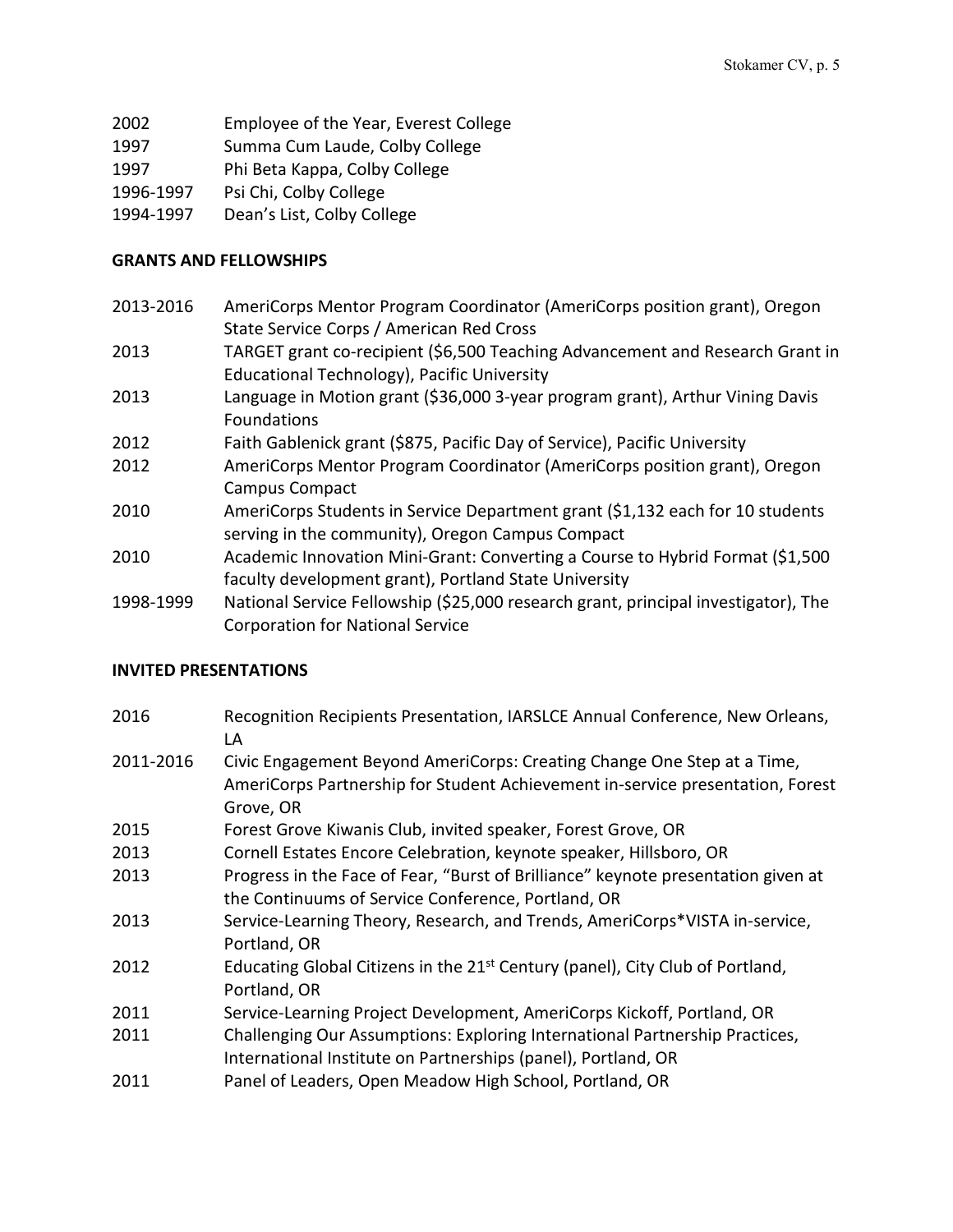- 2011 Internationally Focused Graduate Programs Panel, NW Returnees Conference, Portland, OR
- 2009 Service and Lifelong Learning, Hillsboro Kiwanis scholarship award ceremony, Hillsboro, OR

#### **PRESENTATIONS AT PROFESSIONAL MEETINGS**

- 2015 Cress, C., Karaki, K., Tichenor, M., **Stokamer, S.,** & Van Cleave, T. *From revolution to evolution: A research-based conceptual model for engaging community partners as coeducators in enriching collaborations.* Presentation given at the IARSLCE Annual Conference on November 18, 2015.
- 2015 Cress, C., **Stokamer, S.,** & Kaufman, J. *Community partner strategies for becoming a coeducator with colleges in leveraging community change.* Pre-conference session, Continuums of Service Conference, April 8, 2015.
- 2014 Johns, J., **Stokamer, S.,** Burns, H., Seiter, S., Reid, D., & Kelley, S. *Using campus farms to engage students in experiential learning.* Presentation given at the Association for the Advancement of Sustainability in Higher Education Conference. October 28, 2014.
- 2013 Ilea, R., Johnson, B., & **Stokamer, S.** *Environmental sustainability and civic engagement.* Presentation given at the International Interdisciplinary Conference on the Environment, June 15, 2013.
- 2013 **Stokamer, S.,** Christoph, N., Gray, V., Ilea, R., Summers, K., & Ujakovich-Gometz, M. *Advancing civic engagement through academic requirements and campus culture.*  Presentation given at the Continuums of Service Conference, April 26, 2013.
- 2013 **Stokamer, S.,** Johnson, B., Ilea, R., Vaisburd, E., & Hardacker, J. *Sustainability through civic engagement in the humanities.* Oregon Higher Education Sustainability Conference, February 1, 2013.
- 2011 **Stokamer, S.** *Pedagogical catalysts of service-learning for civic competence*. Presentation given at the IARSLCE Annual Conference on November 3, 2011.
- 2011 **Stokamer, S.** *Teaching civic competence through service-learning.* Featured presentation given at the Association of American Colleges and Universities "Educating for Personal and Social Responsibility: A Twenty-First-Century Imperative" Conference, October 13, 2011.
- 2011 Holland, B., Pollack, S., Spring, A., Kecskes, **Stokamer, S.,** Avila, M. Challenging Our Assumptions: Exploring International Partnership Practices, International Institute on Partnerships (panel), Portland, OR, May 25, 2011.
- 2011 Burns, H., & **Stokamer, S.** *Cultivating student leaders through service-learning.* Presentation given at the Oregon Women in Higher Education Annual Conference, January 28, 2011.
- 2010 **Stokamer, S.,** Coolidge, M., & Tichenor, M. *Enduring Campus/Community Partnerships: Building mutually-beneficial and sustainable collaboration in the face of change.* Presentation given at the Continuums of Service Conference, April 1, 2010.
- 2010 Burns, H., Fitzmaurice, C., **Stokamer, S.,** & Bluehorse, J. *Growing more than food: Service-learning partnerships at PSU's Learning Gardens Laboratory*. Presentation given at the Continuums of Service Conference, April 1, 2010.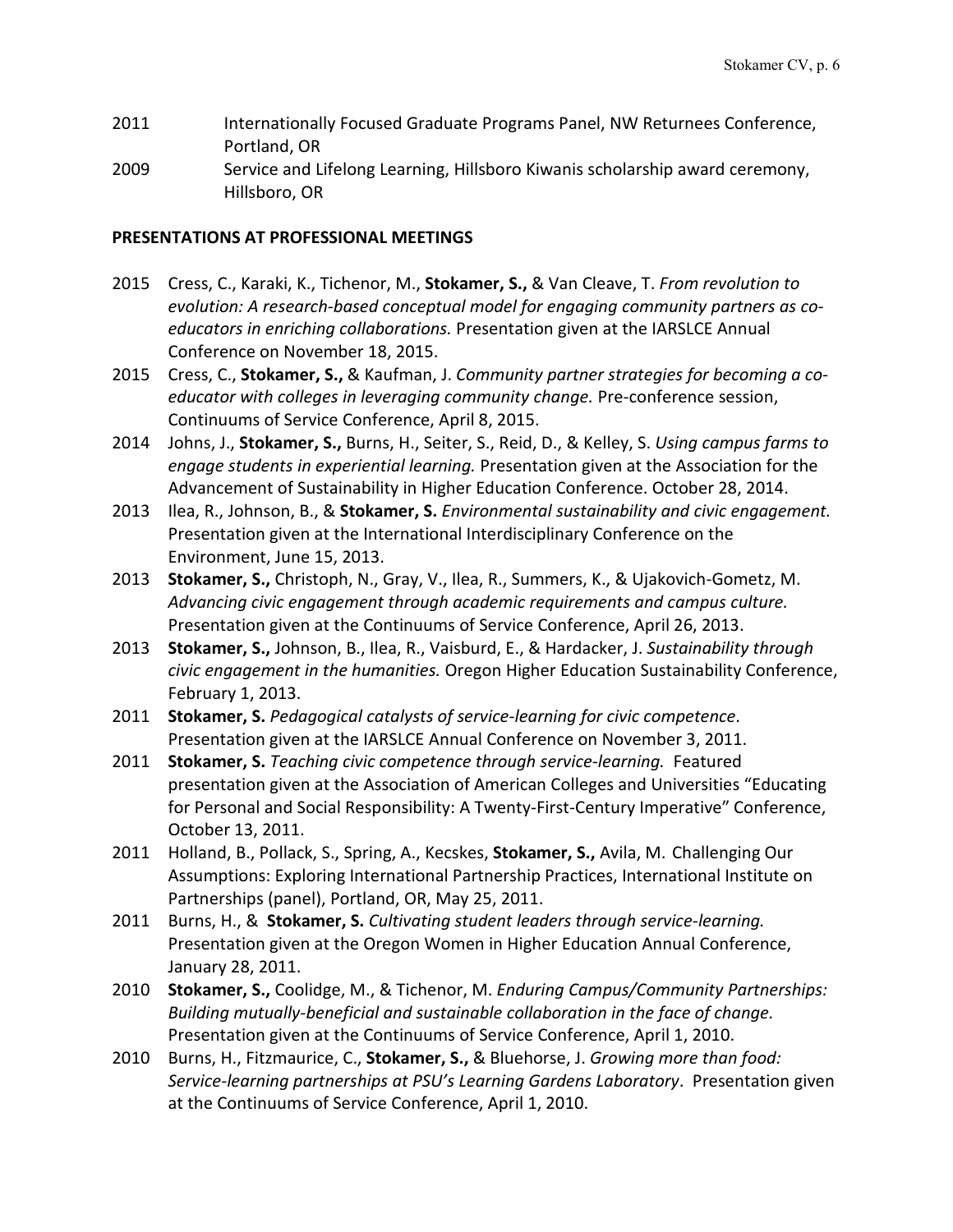#### **CAMPUS OR DEPARTMENTAL TALKS**

| 2015      | Coddling, Privilege, and Safe Spaces: Opening a Dialogue about Equity and<br>Excellence in Teaching, Pacific University Faculty Conference                     |
|-----------|----------------------------------------------------------------------------------------------------------------------------------------------------------------|
| 2013      | Facilitating Student Learning from Civic Engagement, Pacific University Faculty<br>Forum                                                                       |
| 2012-2013 | From Idea to Action to Results: Creating Change One Step at a Time, Pacific<br>University Leadership Conference                                                |
| 2012      | Pacific University Diversity Forum panelist                                                                                                                    |
| 2012      | Integrating Civic Engagement into Course Syllabi, Pacific University Faculty<br>Forum                                                                          |
| 2011      | Service-Learning: What and Why? Northeast China High School Chinese Teacher<br>program, Portland State University                                              |
| 2011      | Reflection in Service, Volunteer Leader Training, Hands On Greater Portland                                                                                    |
| 2010      | High Impact Practices Service-Learning Panel, Teaching Talks Conference,<br><b>Portland State University</b>                                                   |
| 2010      | Using Technology to Support Community-Based Learning, Focus on Faculty,<br><b>Portland State University</b>                                                    |
| 2010      | Capstone Faculty Retreat, Portland State University                                                                                                            |
| 2010      | Service-Learning Site Tour, King Faisal University (Saudi Arabia) faculty<br>development program, Portland State University                                    |
| 2010      | Service-Learning Faculty Panel, King Faisal University faculty development<br>program Portland State University                                                |
| 2009      | Leadership and International Service, National Sustainability Education Week,<br>PSU, Portland State University                                                |
| 2009      | Exploring the History and Current State of Women's Civic Participation, Faculty<br>Favorites Lecture Series, Portland State University Women's Resource Center |
| 2004      | Emotional Intelligence, Everest College                                                                                                                        |

## **TEACHING EXPERIENCE**

**Pacific University** (2011-present) Introduction to Civic Engagement\* Advanced Civic Engagement\* Civic Engagement Mentoring\* Civic Engagement Special Topics: Habitat for Humanity\* Civic Engagement Special Topics: Food for Thought & Action\* Growing Social Justice

## **Portland State University** (2005-2014)

Civic Engagement Seminar Introduction to Service-Learning in Postsecondary Education\* Service-Learning in Educational Leadership & Policy\* Seminar: Reflections on Intercultural Learning\*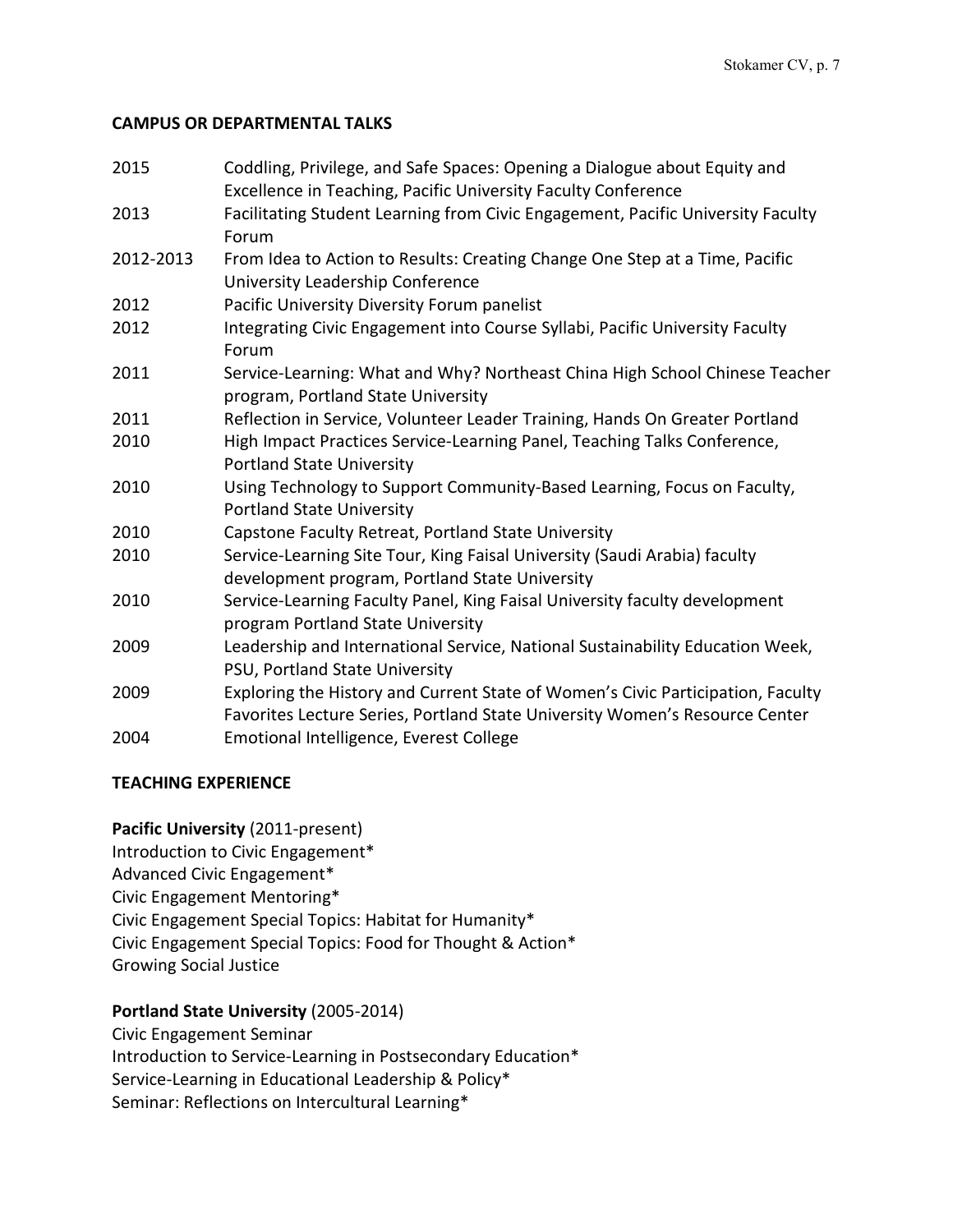Seminar: Global Self, Citizenship, & Service\* Principles of Educational Research\* Education, Community, and Society\* Interdisciplinary Studies Project\* Civic Leadership for Social Change\* Civic Participation in a Business Environment\* Learning Gardens & Civic Affairs\*

#### **Portland Community College** (2006-2007)

Social Problems\* General Sociology

#### **Clackamas Community College** (2005-2006)

Introduction to Sociology Social Stratification and Social Systems Institutions and Social Change Marriage, Family, and Intimate Relations Social Problems\*

## **Mt. Hood Community College** (2005-2006)

Introduction to Sociology Social Problems\*

#### **Everest College** (2001-2005)

Computer Applications Composition II English Grammar Business English Keyboarding Introduction to Psychology Strategies for Success Career Skills Introduction to Speech Communications

\* indicates community-based civic engagement course

#### **OTHER RESEARCH AND CREATIVE ACHIEVEMENTS**

| 2010 | Civics in the City: A Place-Conscious Examination of Service-Learning and Civic     |
|------|-------------------------------------------------------------------------------------|
|      | Development, Portland State University                                              |
| 2008 | The Crossroads of Service-learning and Civic Skills: Developing Active Citizens for |
|      | Democracy and Social Justice, Portland State University                             |
| 2008 | Mission Not Accomplished: Putting the Civic Mission of Postsecondary Education      |
|      | into Practice, Portland State University                                            |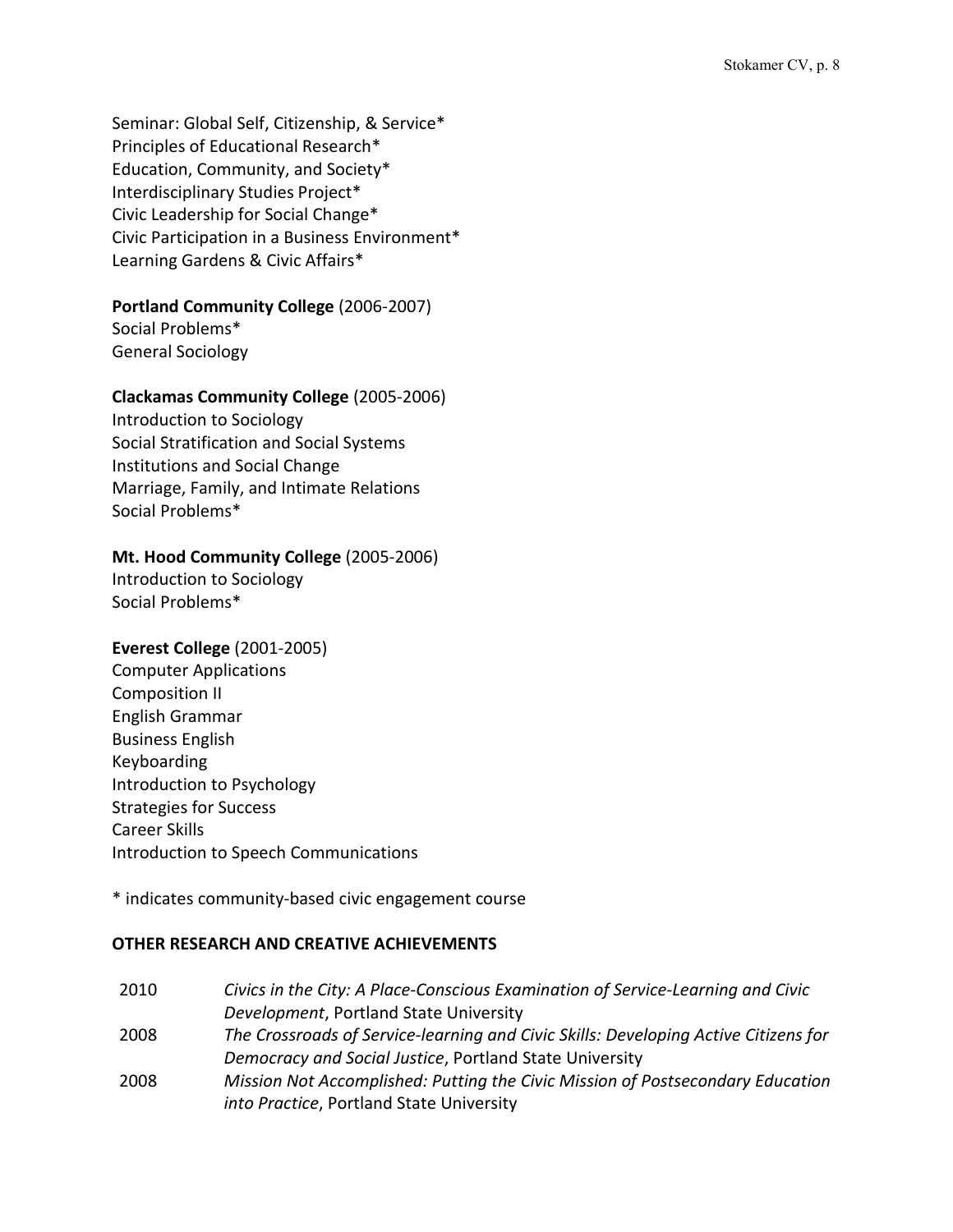| 2003 | Strategies for Civic Success: Civic Education in Vocational Training, Portland State |
|------|--------------------------------------------------------------------------------------|
|      | University                                                                           |
| 2003 | Strategies for Success: On-line Course Component Developed in WebCT,                 |
|      | <b>Portland State University</b>                                                     |
| 2003 | Service-learning at Community Colleges: Giving Life to the Mission of Serving        |
|      | Community, Portland State University                                                 |

## **OTHER TEACHING, MENTORING, & CURRICULAR ACHIEVEMENTS**

## **Curricular Accomplishments**

|           | 2016-present Civic Engagement Special Topics: Food for Thought & Action course         |
|-----------|----------------------------------------------------------------------------------------|
|           | 2011-present Implementation of Civic Engagement Cornerstone requirement for            |
|           | undergraduates                                                                         |
|           | 2013-present Peace & Social Justice minor revision                                     |
|           | 2012-present Civic Engagement Cornerstone requirement project option: Civic Engagement |
|           | Project Prep, Civic Engagement Project, & Civic Engagement and Diversity Project       |
| 2016      | Civic Engagement Special Topics: Habitat for Humanity course                           |
| 2015-2016 | Social Justice Retreat: curriculum and program planning                                |
| 2013      | Grant Writing and Non-Profit Fundraising course                                        |
| 2012      | Civic engagement credit-bearing travel courses for Alternative Spring Break: Civic     |
|           | Engagement Immersion and Civically Engaged Travel                                      |
| 2009-2011 | Master's degree program revision, International Partnership for Service-Learning       |
|           | and Leadership                                                                         |
| 2010      | International service-learning partner site visit, Kingston, Jamaica, International    |
|           | Partnership for Service-Learning and Leadership                                        |
| 2010      | Seminar: Global Self, Citizenship, & Service                                           |
| 2009      | Service-Learning Graduate Certificate, Portland State University                       |
| 2009      | Introduction to Service-Learning in Postsecondary Education course                     |
| 2009      | Service-Learning in Postsecondary Educational Leadership & Policy course               |
| 2009      | Seminar: Reflections in Intercultural Learning                                         |
| 2009      | International Partnership for Service-Learning and Leadership Comprehensive            |
|           | Project                                                                                |
|           |                                                                                        |

## **Trainings and Workshops Conducted**

- 2015-2016 Social Justice Retreat Facilitation, Pacific University
- 2012-2015 Civic Engagement Course Development Faculty Mini-Grant, Pacific University
- 2015 Community Engaged Learning for Equity & Empowerment: Evidence-Based Practices for Racial Justice in Action, Oregon Campus Compact
- 2011 Poverty, Intercultural Development, and Career Education workshop International Air and Hospitality Academy
- 2010 Service-Learning: Paper and Electronic Books, Journals, Wiki and Websites workshop, King Faisal University faculty development program, Portland State University
- 2010 Service-Learning Overview, Hands On Greater Portland / AARP leader training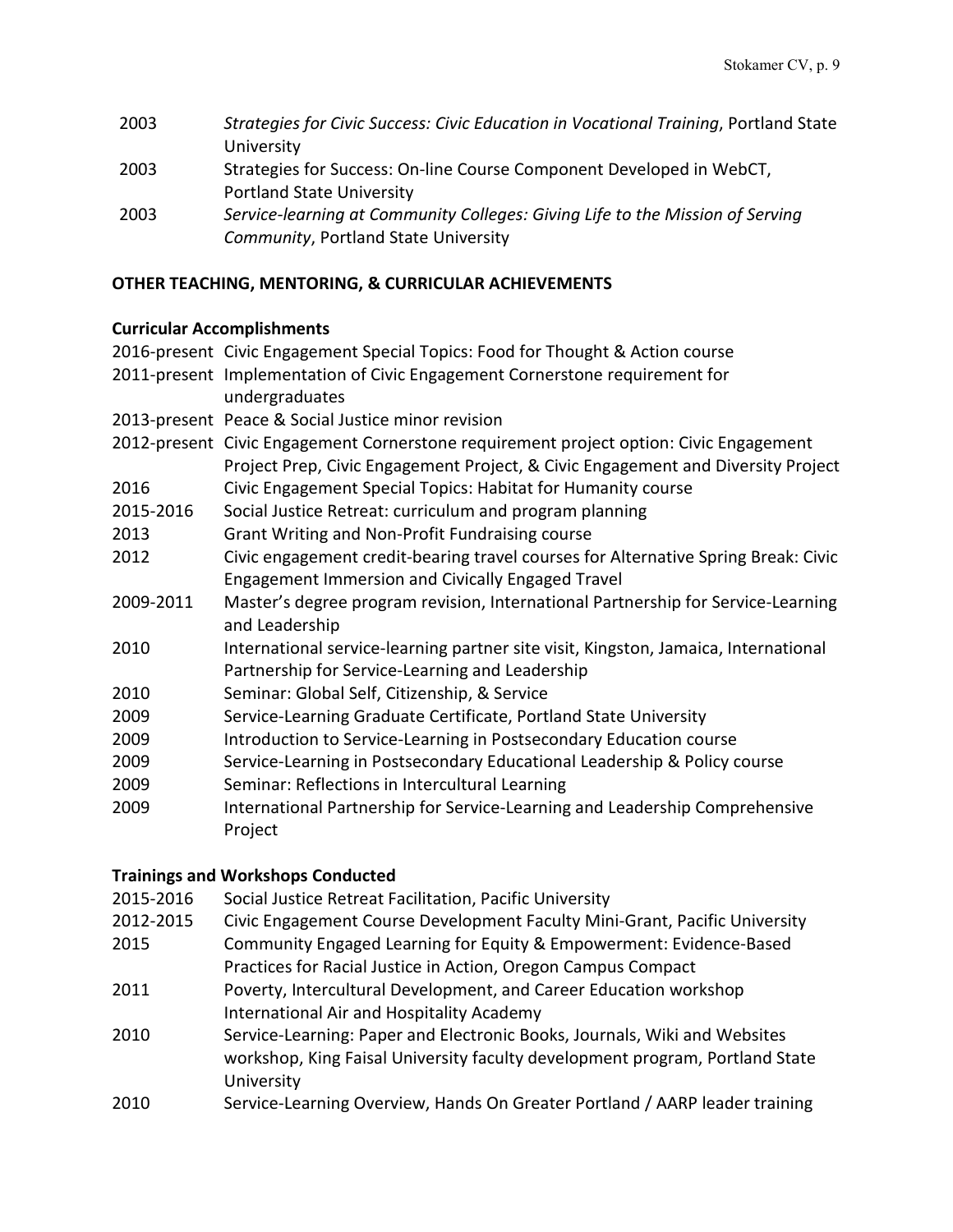| 2005 | Understanding and Working with Students in Poverty workshop, Everest College  |
|------|-------------------------------------------------------------------------------|
| 2004 | Strategies for Civic Success: Civic Education in Vocational Training, Everest |
|      | College                                                                       |
| 2003 | The Interactive Classroom, Everest College                                    |
| 2002 | Integrating Learning Styles, Everest College                                  |

## **Advising and Mentoring**

|           | 2011-present AmeriCorps member supervision and mentoring, Pacific University  |
|-----------|-------------------------------------------------------------------------------|
| 2009-2012 | Cohort Advisor, International Partnership for Service-Learning and Leadership |
| 2005-2006 | <b>Faculty Coach, Everest College</b>                                         |
| 2007-2012 | Master's comprehensive project committees (12), Portland State University     |
| 2007-2011 | Master's thesis committees (3), Portland State University                     |
|           |                                                                               |

## **GOVERNANCE ACTIVITIES FOR THE UNIVERSITY, COLLEGE, DEPARTMENT**

|           | 2011-present Chair, Civic Engagement Faculty Committee, Pacific University                                     |
|-----------|----------------------------------------------------------------------------------------------------------------|
| 2015      | Chair, Search Committee, AmeriCorps Education Specialist, Pacific University                                   |
| 2012-2014 | Chair, Search Committee, AmeriCorps PUMP It Up! mentor program coordinator,<br><b>Pacific University</b>       |
| 2013      | Chair, Search Committee, B Street Living Museum Site Coordinator, Pacific<br>University                        |
| 2013      | Chair, Search Committee, B Street Living Museum Farmer Educator, Pacific<br>University                         |
| 2013      | Chair, Search Committee, Center for Civic Engagement Assistant Director, Pacific<br>University                 |
| 2012-2013 | Strategic Planning Steering Committee, Pacific University                                                      |
| 2012      | Chair, Search Committee, AmeriCorps mentor program coordinator                                                 |
| 2010-2011 | University Studies Council, Portland State University                                                          |
| 2009-2011 | PACE Program Area Committee, Educational Leadership and Policy Department,<br><b>Portland State University</b> |
| 2010      | Leadership for Change Cluster Revision Work Group, Portland State University                                   |
| 2007-2009 | Foundations Program Area Committee, Educational Leadership and Policy<br>Department, Portland State University |
| 2008-2009 | Community Committee, Graduate School of Education, PSU,                                                        |
| 2008-2009 | Green Team, Educational Leadership and Policy Department, Portland State<br>University                         |
| 2008-2009 | Scholarship Committee, Graduate School of Education, Portland State University                                 |
|           |                                                                                                                |

#### **SIGNIFICANT PROFESSIONAL DEVELOPMENT ACTIVITIES**

## **Conferences**

| 2016 | IARSLCE Research Conference, New Orleans, LA                     |
|------|------------------------------------------------------------------|
| 2015 | <b>IARSLCE Research Conference, Boston, MA</b>                   |
| 2015 | Continuums of Service Conference, Campus Compact, Long Beach, CA |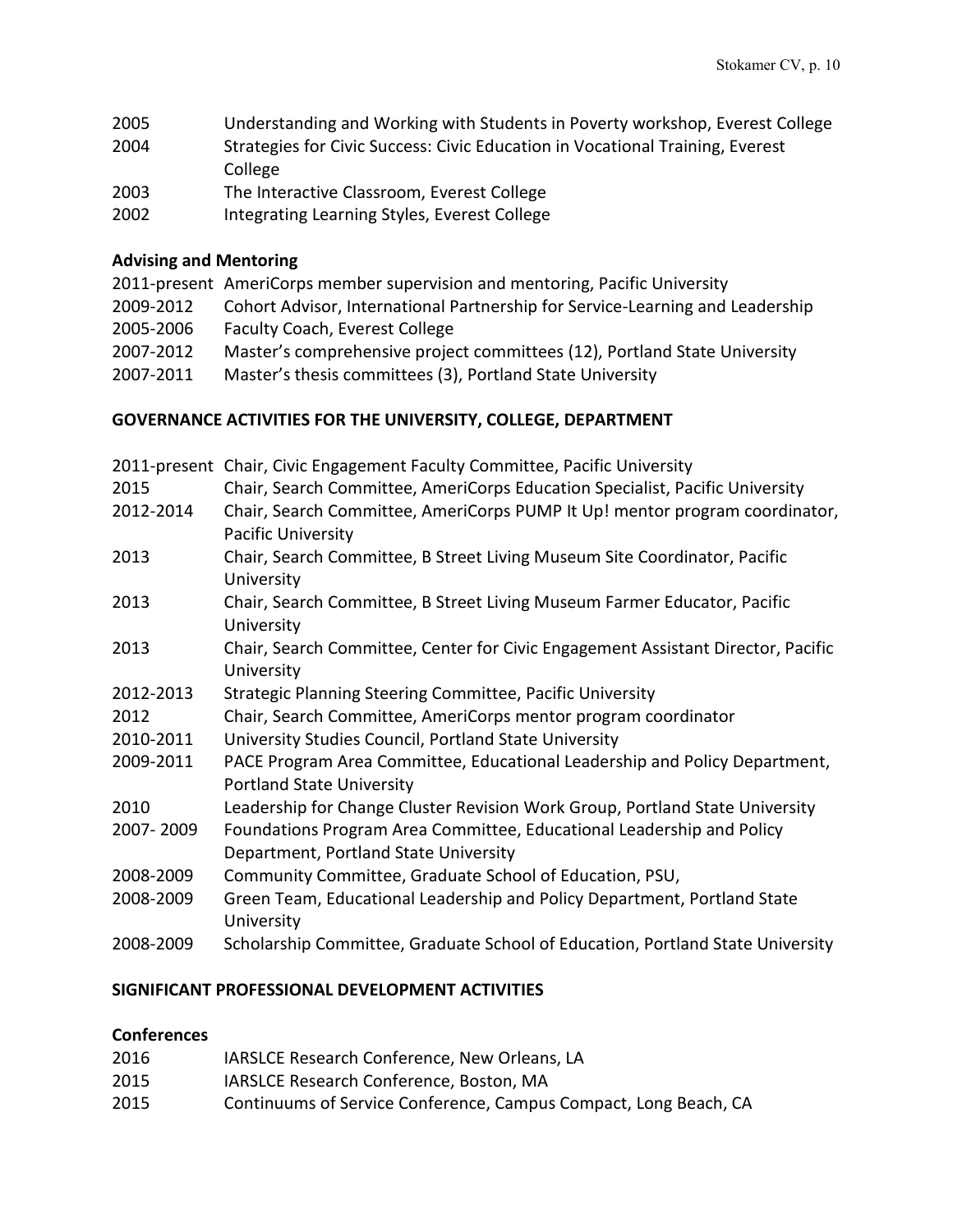- 2014 Association of Sustainability in Higher Education Conference, Portland, OR
- 2013 International Interdisciplinary Conference on the Environment, Portland, OR
- 2013 Continuums of Service Conference, Campus Compact, Portland, OR
- 2013 Oregon Higher Education Sustainability Conference, Portland, OR
- 2013 IARSLCE Research Conference, Baltimore, MD
- 2011 AAU&P Educating for Personal and Social Responsibility Conference, Long Beach, CA
- 2011 IARSLCE Research Conference, Chicago, IL
- 2011 Continuums of Service Conference, Campus Compact, San Diego, CA
- 2010 IARSLCE Research Conference, Indianapolis, IN
- 2010 Continuums of Service Conference, Campus Compact, Portland, OR
- 2009 Continuums of Service Conference, Campus Compact, Seattle, WA
- 2008 IARSCLE Research Conference, New Orleans, LA
- 2008 Continuums of Service Conference, Campus Compact, Portland, OR

## **Trainings, Workshops, and Webinars**

2015-present Title IX Deputy training for Student Conduct

- 2015 Equity and Empowerment Executive Learning Series, Oregon Campus Compact
- 2011 Management Development Series, Willamette Valley Higher Education Consortium
- 2011 Building Cultural Competence webinar, Iowa Campus Compact
- 2011 Establishing and Sustaining International Partnerships webinar, Eduventures
- 2011 Service-Learning in Online Courses: Opportunities and Challenges webinar, Minnesota Campus Compact
- 2011 Desire2Learn Training Workshop, Portland State University
- 2011 Facilitating In-Class Dialogue re: Race, Class, Gender and Educational Equity, Portland State University
- 2010 Service-Learning Research Academy, Indiana University Purdue University Indianapolis, Indianapolis, IN
- 2008-2009 Summer Institute for Intercultural Communication, Intercultural Communication Institute, Portland, OR
- 2009 Moving Beyond Diversity to Equity Workshop, Portland City Hall, Portland, OR
- 2009 Drupal Conversion Training, Portland State University
- 2008 Video Podcasting Training, Portland State University

## **EXTRACURRICULAR UNIVERSITY SERVICE**

2014-present B Street Student Club advisor 2011-2014 EcaCore advisor

# **PROFESSIONAL SERVICE**

2016 Manuscript review, *The International Journal of Research on Service-Learning and Community Engagement*